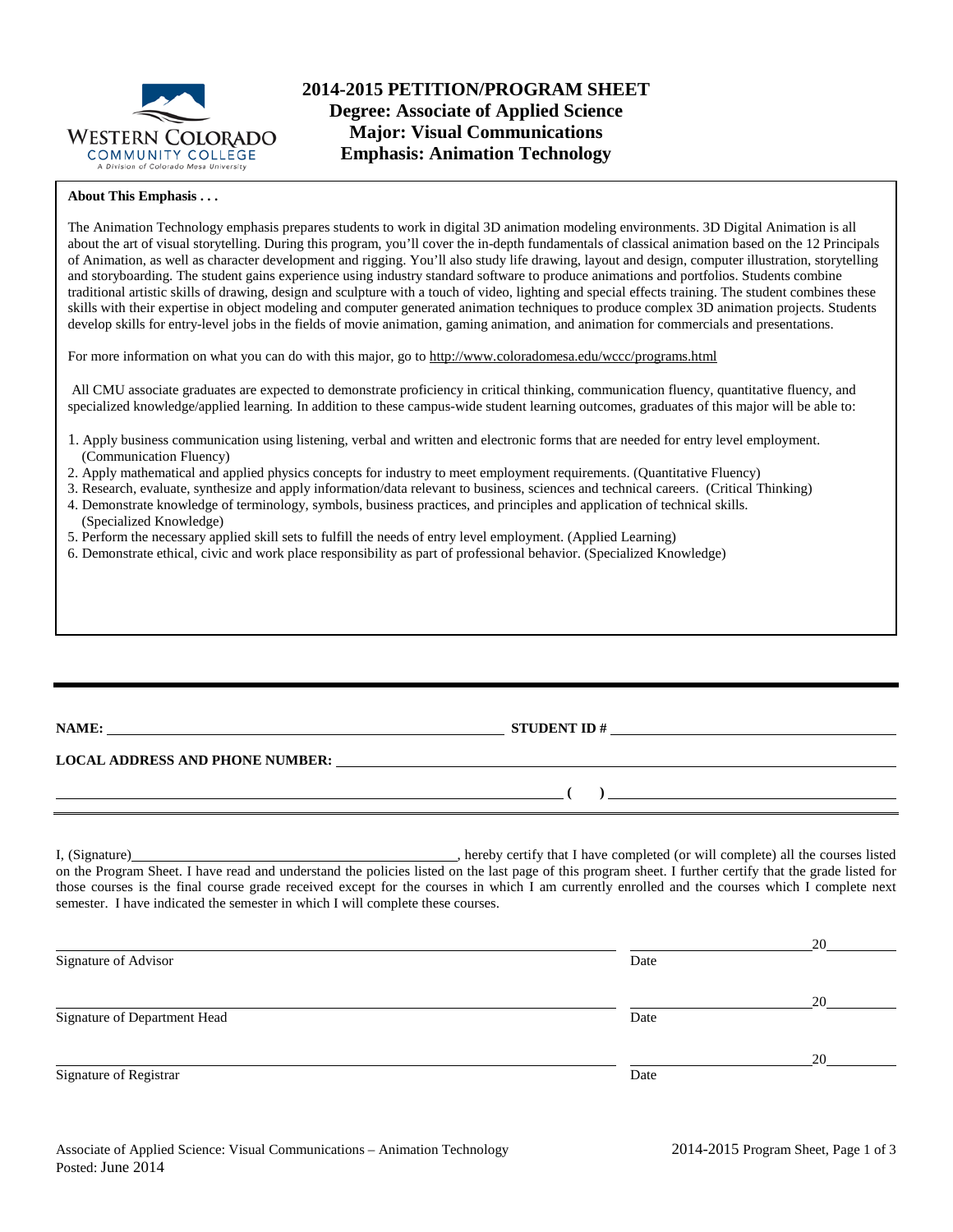### **Students should work closely with a faculty advisor when selecting and scheduling courses prior to registration.**

Degree Requirements:

- Minimum of 60 semester hours total (A minimum of 16 taken at CMU in no fewer than two semesters)
- 2.00 cumulative GPA or higher in all CMU coursework
- A grade of "C" or higher must be achieved in coursework toward the major content area.
- Pre-collegiate courses (usually numbered below 100) cannot be used for graduation.
- A student must follow the CMU graduation requirements either from 1) the program sheet for the major in effect at the time the student officially declares a major; or 2) a program sheet for the major approved for a year subsequent to the year during which the student officially declares the major and is approved for the student by the department head. Because a program may have requirements specific to the degree, the student should check with the faculty advisor for additional criteria. It is the student's responsibility to be aware of, and follow, all requirements for the degree being pursued. Any exceptions or substitutions must be approved by the student's faculty advisor and Department Head.
- When filling out the program sheet a course can be used only once.
- See the "Undergraduate Graduation Requirements" in the catalog for additional graduation information.

**GENERAL EDUCATION REQUIREMENTS** (Minimum 15 semester hours) See the current catalog for a list of courses that fulfill the requirements below. If a course is on the general education list of options and a requirement for your major, you must use it to fulfill the major requirement and make a different selection within the general education requirement.

| Course No Title                                                    |      | Sem.hrs Grade Term/Trns |
|--------------------------------------------------------------------|------|-------------------------|
| <b>English</b> (6 semester hours)                                  |      |                         |
| <b>ENGL 111 English Composition</b>                                | 3    |                         |
| <b>ENGL 112 English Composition</b><br>$-OR-$                      | 3    |                         |
| ENGL 111 English Composition and                                   | 3    |                         |
| SPCH 101 Interpersonal Communication or                            | 3    |                         |
| SPCH 102 Speechmaking                                              | 3    |                         |
| Mathematics : <b>MATH 108</b> or higher (Minimum 3 semester hours) |      |                         |
| MATH 1                                                             | $3*$ |                         |
| .                                                                  |      |                         |

\*3 credits apply to the General Ed requirements and 1 credit applies to Electives if, 4 credits of higher Math are taken.

Course No Title Sem.hrs Grade Term/Trns

**Social Sciences,** Natural Science, Fine Arts, or **Humanities or Selected** Applied Studies Courses\* (Minimum 6 semester hours)

|  |                                                                                                                 |  | _______ |
|--|-----------------------------------------------------------------------------------------------------------------|--|---------|
|  | the contract of the contract of the contract of the contract of the contract of the contract of the contract of |  |         |
|  |                                                                                                                 |  |         |

#### **OTHER LOWER DIVISION REQUIREMENTS**

**Wellness** (2 semester hours) KINE 100 Health and Wellness KINA  $1$   $1$ 

# **ASSOCIATE OF APPLIED SCIENCE: VISUAL COMMUNICATIONS- ANIMATION TECHNOLOGY COURSE REQUIREMENTS**

(43 semester hours)

| <b>History of Animation</b>         | 3 |                                |  |
|-------------------------------------|---|--------------------------------|--|
| Digital Image Editing               | 3 |                                |  |
| Animatics & Storyboarding           | 3 |                                |  |
| Beginning 3D Animation              | 3 |                                |  |
| Digital Video Editing I             | 3 |                                |  |
|                                     |   |                                |  |
| <b>Animation Production</b>         | 3 |                                |  |
| 3D Anim. Character Rigging          | 3 |                                |  |
| Advanced 3D Animation               | 3 |                                |  |
| <b>Animation Drawing/Design</b>     | 3 |                                |  |
| Three-Dimensional Design            | 3 |                                |  |
| Digital Compositing                 | 3 |                                |  |
|                                     |   |                                |  |
| <b>Electives</b> (7 semester hours) |   |                                |  |
| (With instructor's advisement)      |   |                                |  |
|                                     |   | 3D Animation Character Design3 |  |

\*Please see your instructor for program specific requirements.

\_\_\_\_\_\_ \_\_\_\_ \_\_\_\_\_\_\_\_\_\_\_\_\_\_\_\_\_\_\_\_\_\_\_\_ \_\_\_\_ \_\_\_\_\_ \_\_\_\_\_\_\_\_ \_\_\_\_\_\_ \_\_\_\_ \_\_\_\_\_\_\_\_\_\_\_\_\_\_\_\_\_\_\_\_\_\_\_\_ \_\_\_\_ \_\_\_\_\_ \_\_\_\_\_\_\_\_

\*\*This program has an articulation agreement with the B.F.A. in Graphic Design-Animation program. For more information, contact an academic advisor.